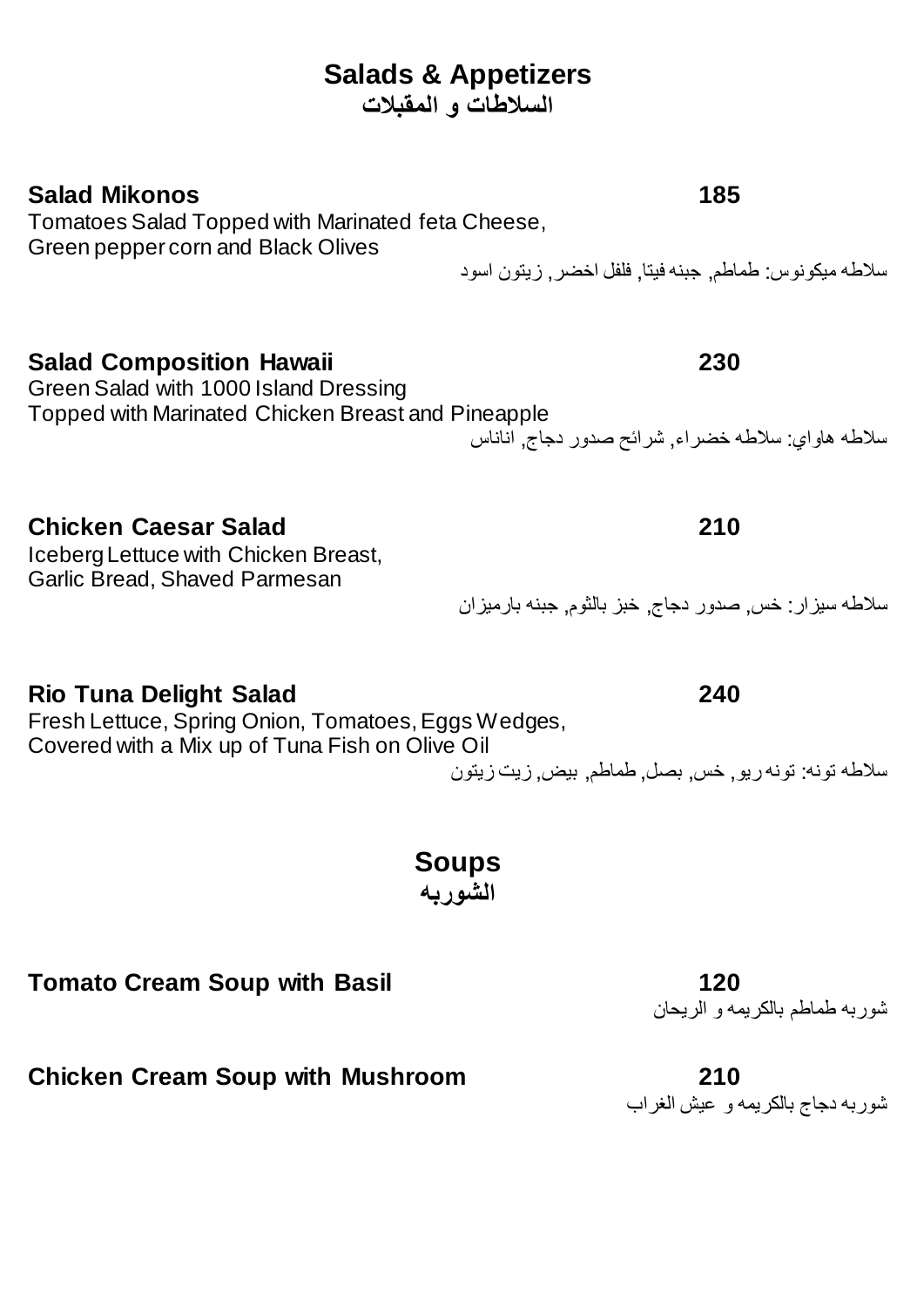#### **Sandwiches الساندويتشات**

**Majestic Royal Burger 285**

Pure Ground Beef, Topped with Mushroom and cheese On sesame Bun, Served with French Fries and Coleslaw ماجيستيك رويال برجر: برجر اللحم البقري بالجبن و عيش الغراب مع البطاطس المحمره و سالطه الكول سلو

**Cibatta Sandwich 170**

Mixed Grilled Vegetables with Garlic and Eggs

**Panini 210**

Grilled Bread with Smoked Turkey, Emmental Cheese, Tomatoes, Served with French Fries and Crudities ساندويتش بانيني: لحم الديك الرومي المدخن و جبن االيمينتال مع البطاطس المحمره و الخضروات

**Steak Sandwich "Piccolo" 315**

Grilled thinly Beef Tenderloinon mini baguette and Fried Onions Served with French Fries and Pickles

ساندويتش بيكولو: شرائح اللحم البقري المشوي و البصل المقلي

**Mozzarella & Salami Sandwich 240** 

Melted Mozzarella Cheese and Salami on a Bed of tomatoes Served in Open Face Brown Bread Sprinkled with Pesto Served with French Fries

موتزاريال ساالمي: جبن موتزاريال, ساالمي, كماكم, ريحان مع البطاطس المحمره

**Club Sandwich 240**

Triple Decker Toasted Sandwich with Chicken Breast,

Roasted Beef, Eggs and Sliced tomatoes. Served with French Fries

كلوب ساندويتش: صدمر دجاج, روزبيف, بيض, طماطم مع البطاطس المحمره

ساندويتش شياباتا: خضروات مشويه مع الثوم و البيض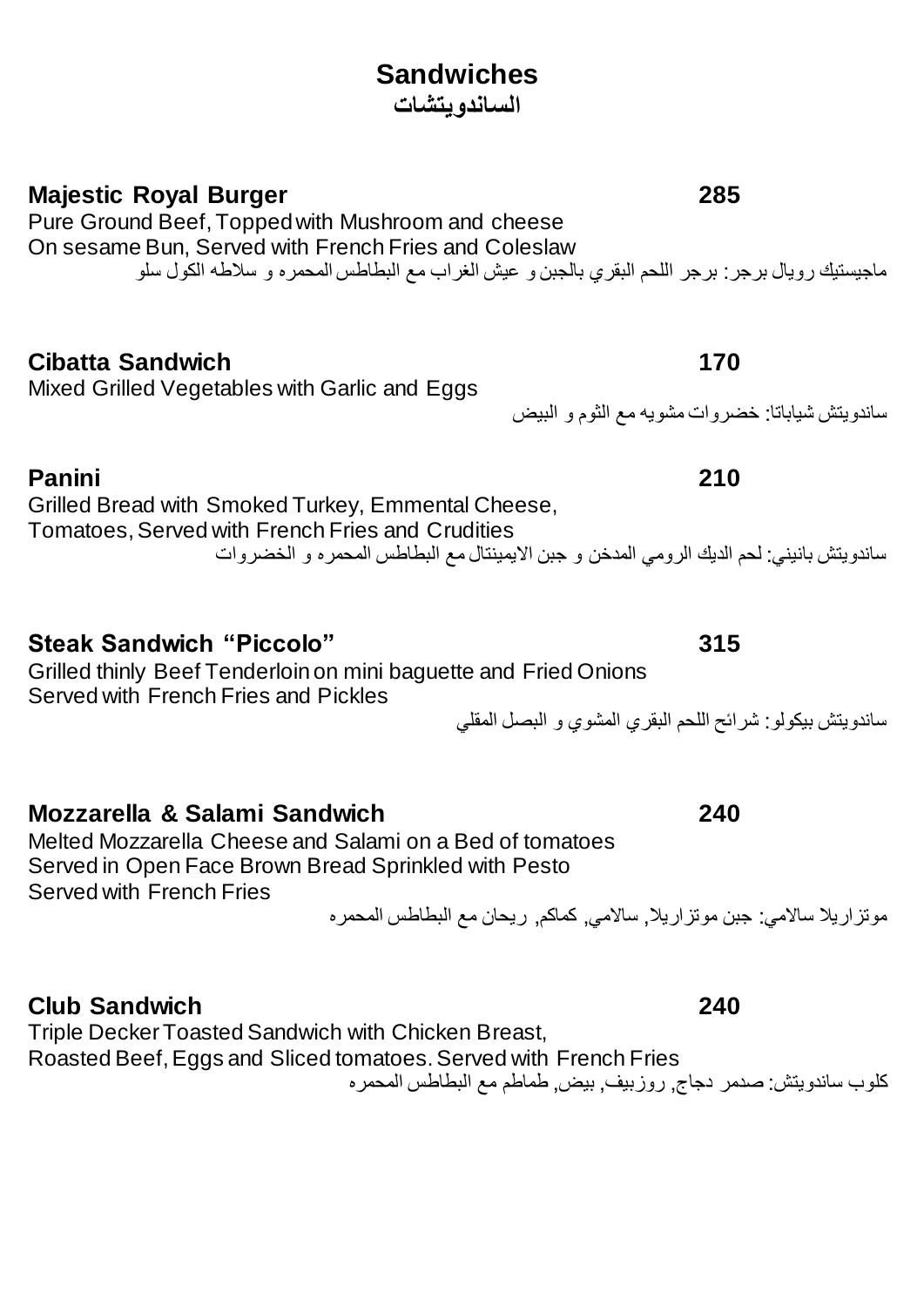# **Hot Dog Sandwich 190**

Beef or Chicken Sausage Sandwich, Served on Mini Baguette and French Fries

# هوت دوج ساندويتش: لحم أو دجاج مع البطاطس المحمره

#### **Bratwurst Sandwich 240**

Homemade German Bratwurst! Sausage "German flavor" Served with Sauerkraut, French Fries or Potato Salad

سوسيس ساندويتش: سوسيس الماني, مخلالت مع البطاطس

# **Main dishes**

**االطباق الرئيسيه**

# **Fish & Chips 325**

Fried Seafood with Tartar Sauce and French Fries

تشكيله من المأكوالت البحريه المقليه مع صوص التارتار و البطاطس المحمره

#### **Toast Louis 210**

# Slice of chicken cooked on fresh cream served over crispy toast bread

**Drum steak 210** Fried Chicken Drums Steak with French Fries & BBQ Sauce شرائح دجاج, كريمه طازجه, عيش توست مقرمش

#### **Gambas Pil Pil 320**

Sautéed shrimps with Confit garlic, Chili, Tomatoes and Peppers. Served with Basmati Rice

### **Chicken Cordon Bleu 230**

Stuffed Fried chicken with Cheese and Ham Served with French Fries

شرائح دجاج, كريمه طازجه, عيش توست مقرمش

جمبري سوتيه, ثوم, شيلي, طماطم, فلفل مع االرز الباسماتي

صدور دجاج, جبن, لحم بقري مع البطاطس المحمره